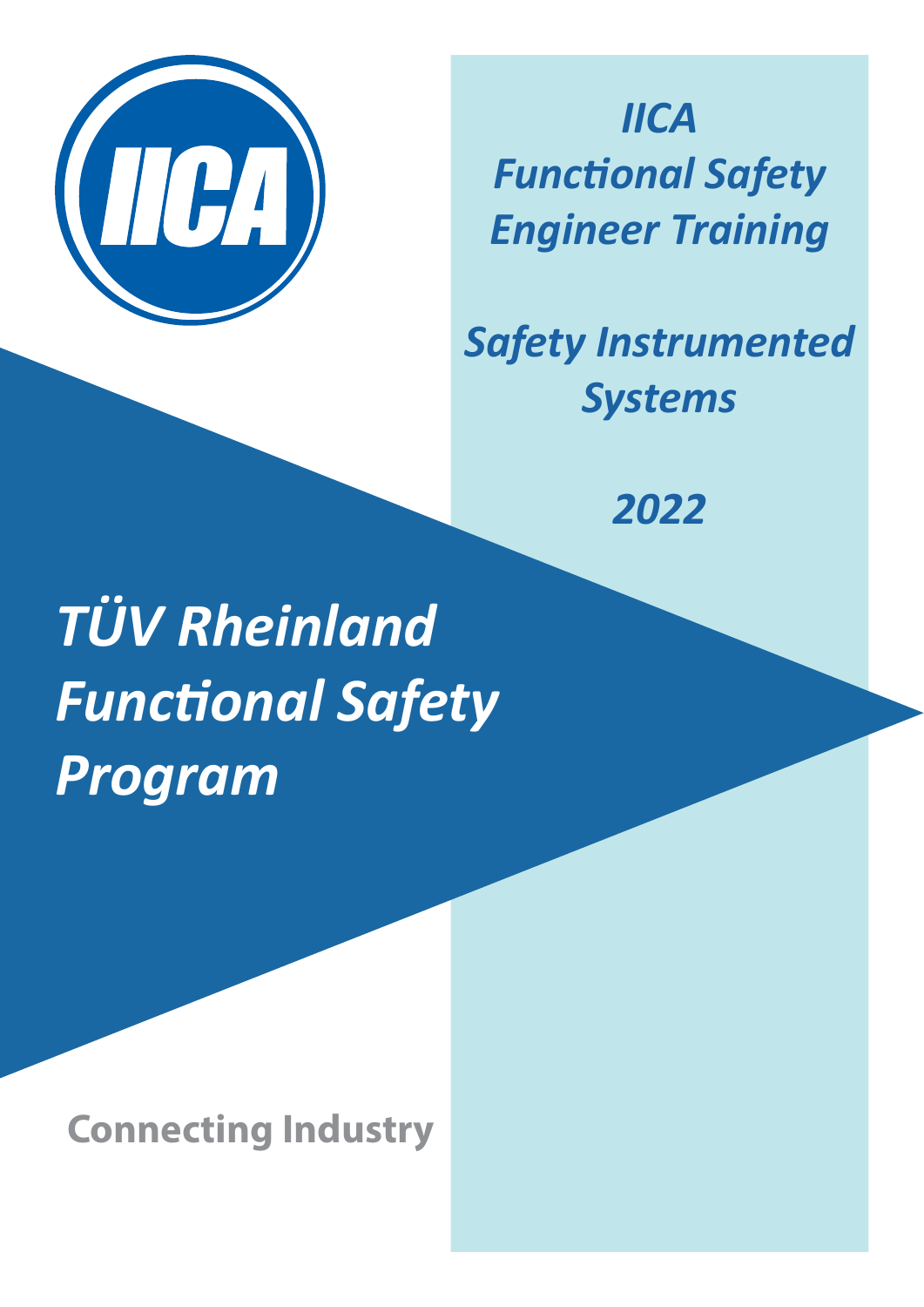

# **Connecting Industry**

## *IICA Functional Safety Engineer SIS Training TÜV Rheinland Functional Safety Program*

The IICA Functional Safety Engineer SIS training course has been developed by IICA for automation and control professionals and risk engineers in the process industries. IICA is an accepted course provider in the TÜV Rheinland Functional Safety Program and TÜV Rheinland will award qualified participants who pass the exam at the end of the course a Functional Safety Engineer (TÜV Rheinland) certificate.

The course emphasises the actions you need to take to comply with the functional safety standard AS IEC 61511 Ed. 2. It provides detailed insights and fundamental understanding of functional safety concepts, industry standards and the methodologies used to determine and maintain safety integrity levels (SILs) in safety instrumented systems (SIS) used in the process industries.

#### **The course is suitable for:**

- Automation and control design & maintenance engineers and safety and risk engineers with some experience in SIS.
- Engineers from non-process industries with experience in functional safety in their discipline (e.g. machine protection, aviation, rail) and who are seeking an understanding of how functional safety is applied in the process industries. The course is not intended to provide education on functional safety for nonprocess industry applications, though many of the principles are transferrable.
- Engineers who do not satisfy the experience requirements for the FS Engineer (TÜV Rheinland) certificate, but who are looking for an understanding of functional safety principles and practice. The certificate will not be awarded until sufficient experience is gained.

The course is not suitable for recent graduates or tradespeople with limited experience. This course does not provide training in standards such as AS 4024 that focus on the safety of machinery.

## **Development** *TÜV Rheinland Functional Safety Engineer*

#### *Certificate Requirements*

To qualify for the Functional Safety Engineer (TÜV Rheinland) certificate, participants must:

- Have at least three years of relevant Functional Safety experience (if unsure, contact IICA)
- Have engineer level responsibilities (degree, diploma or confirmation letter from employer)
- Complete the Functional Safety Engineer SIS Training
- Pass the examination at the completion of the course
- Pass the exam at the completion of the course

A IICA 'Certificate of Training' will be issued to all participants who complete the four day course.

| 2022 dates / locations: Brisbane: 21 - 25 March |        |                                                   |
|-------------------------------------------------|--------|---------------------------------------------------|
|                                                 |        | Sydney: 18 - 22 July                              |
|                                                 |        | Melbourne: 17 - 21 October                        |
| <b>Course Schedule:</b>                         |        | Mon - Thurs 8:30am - 5:00pm incl 1/2 day revision |
|                                                 | Friday | 8:30am - 12:30pm Examination                      |

## *Why IICA FS Training?*

**Independent of SIS vendors**

**Internationally recognised certificate**

**Developed specifically for Australian industry**

**Course material based on the latest version of AS IEC 61511**

**Balance of practical and theoretical instruction**

**Emphasises what you have to do to comply**

**Some advanced non-examinable material for more experienced participants**

**Interactive training by well regarded, highly experienced instructor** 

**Extensive use of case studies & practical examples**

**Revision of prior day's work & half day revision to maximise exam success**

**38 hours towards Continuous Professional**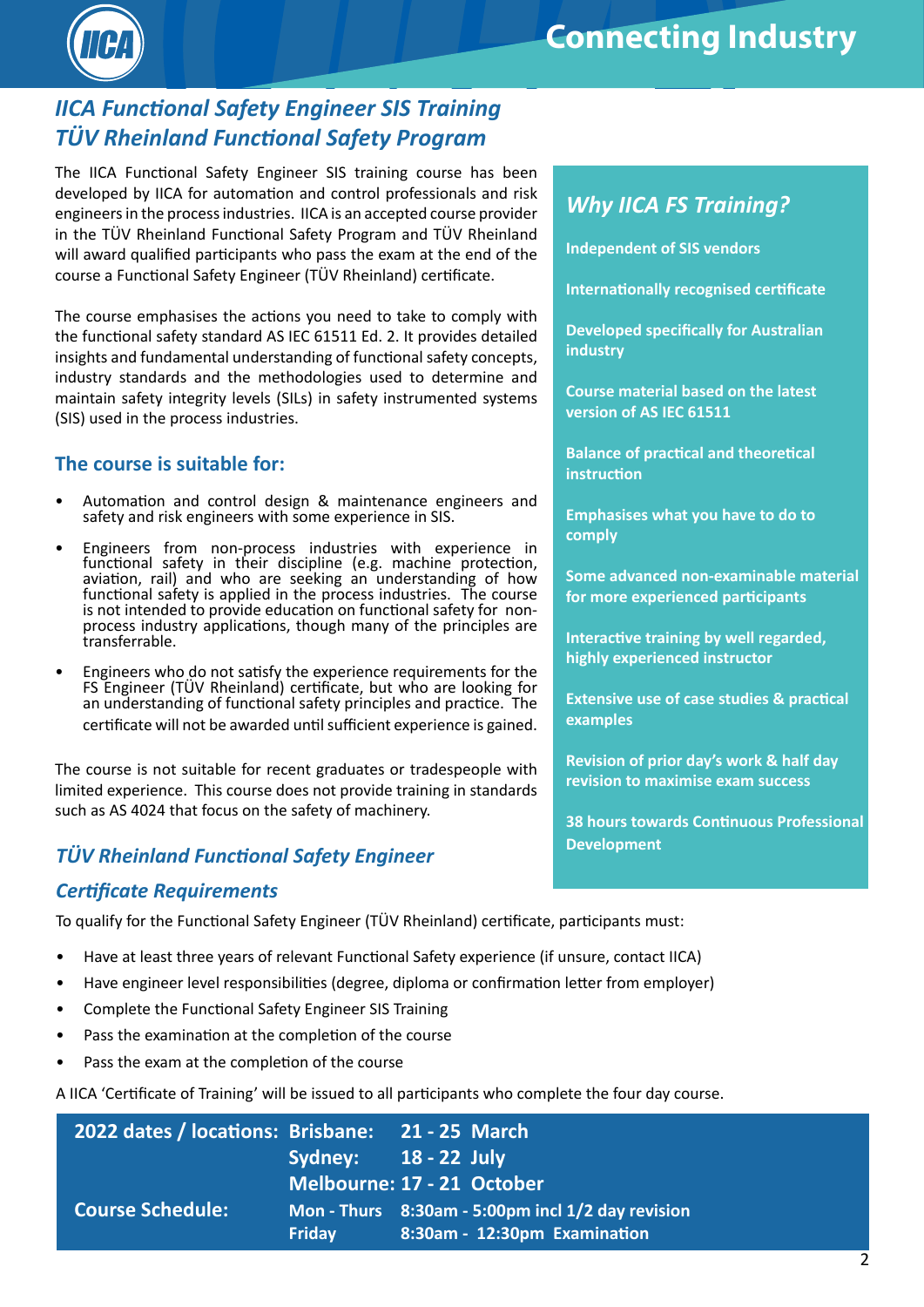



## **IICA Functional Safety Engineer SIS Training Course**

## **Course Outline**

The primary aim of the course is to equip all participants with a practical understanding of AS IEC 61511 such that they can understand and participate in those lifecycle activities relevant to their particular role. It is not intended that by itself the course (including successful completion of the examination) is sufficient to allow successful candidates to lead lifecycle activities unsupervised, but it does provide a foundation for development into these roles or for fulfilment of these roles by individuals already having sufficient pre-course experience.

At the conclusion of the course, participants will be able to:

- Participate effectively in LOPA and other SIL determination studies
- Determine whether the design of a safety instrumented function (SIF) meets the required SIL
- Select a SIF architecture that both meets the required SIL and minimises spurious trips
- Select SIF components to meet the target SIL for that SIF

## **Course Facilitator**



#### **Peter Kroon** FSExp (TÜV Rheinland)

Peter has worked in a variety of industries including process, oil and gas, mining, and manufacturing for over 30 years. This has provided Peter with a broad range of experiences in how safety is managed across industries. In the past 15 years Peter has specialised in the safety and reliability aspects of projects. Peter has been presenting TÜV Rheinland Functional Safety courses around the world since 2015.

Peter is a member of the Standards Australia subcommittee responsible for the Functional Safety Standards AS 61508 and AS IEC 61511, and is also a member of the committee responsible for the Safety of Machinery standards, the AS4024 series.

#### **Cost per person:**

**\$4,730 (incl. GST) if registered at least 4 weeks prior \$5,225 (incl. GST) for late registration 5% Discount for IICA Members**

*The course fee covers all materials, catering, the final exam and the FS Engineer (TÜV Rheinland) certificate (if successful). If unsuccessful on the first attempt, a 1 hour one-on-one coaching session and a re-examination are provided at no extra cost.*

## **In-house FSEng (TÜV Rheinland) courses (4.5 days)**

| <b>Base price</b> | \$23,650 (incl. GST) (minimum charge) Up to 5 students<br>Extra Students, \$2,365 each (incl. GST) ie half price |
|-------------------|------------------------------------------------------------------------------------------------------------------|
| <b>Deposit</b>    | 50% at time of booking, balance 28 days before training commences<br>10% Cancellation fee                        |

#### **The host company provides:**

Venue - Suitable room with projector & whiteboard Catering - morning tea, lunch, afternoon tea

In-house courses can be provided online via Zoom if preferred. This can assist if participants are located remotely.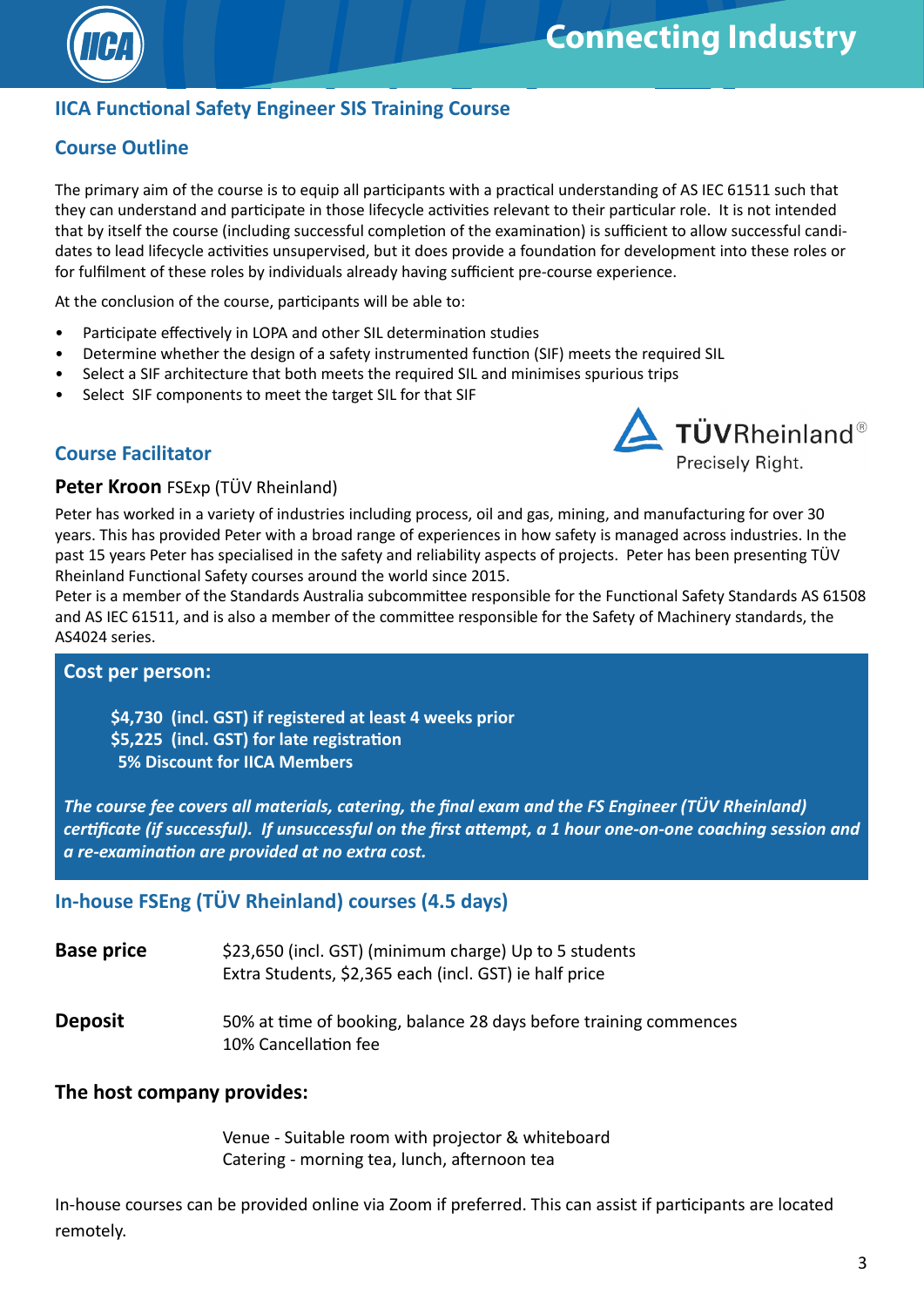

## *IICA Functional Safety Engineer SIS Training Course - Course Details*

## **Learning Outcomes**

The course material is based on the standard AS IEC 61511:2018 Ed. 2 Functional safety - Safety instrumented systems for the process industry sector (referred to here as IEC 61511). The related role of IEC 61508:2010 Ed. 2 *Functional safety of electrical / electronic / programmable electronic safety-related systems* (IEC 61508) is also explained.

#### **At the conclusion of the course, participants will be able to:**

- Participate effectively in LOPA and other SIL determination studies
- Determine whether the design of a safety instrumented function (SIF) meets the required SIL
- Select a SIF architecture that both meets the required SIL and minimises spurious trips
- Select SIF components to meet the target SIL for that SIF

#### **and will understand:**

- The overall requirements of the IEC 61511 lifecycle and how it should be managed
- When compliance with IEC 61511 or IEC 61508 is legally required
- Which functional safety standard (IEC 61508, IEC 61511 or a machine safety standard) should be applied
- The meaning of SIS, SIF, SIL and other functional safety terminology
- The role of hazard analysis in setting SIL targets
- The importance and contents of the Safety Requirements Specification (SRS)
- The different types of failures and best practices for minimising them
- The requirements for developing safety related software as per IEC 61511
- The responsibilities of operation and maintenance to ensure a SIF meets its SIL
- How to proof test a SIF

## **Course Schedule**

The course schedule is

| Monday – Wednesday | $8:30$ am - 5:00pm                | Course material              |  |
|--------------------|-----------------------------------|------------------------------|--|
| Thursday           | $8:30$ am - 12:30pm               | Course material              |  |
| Thursday           | $1:00 \text{pm} - 5:00 \text{pm}$ | Individual or group revision |  |
| Friday             | $8:30$ am - 12:30pm               | Examination                  |  |

Inclusion of a revision afternoon has previously been found to be effective and popular with participants, and resulted in improved pass rates. If the exam is on the Thursday afternoon, candidates are being examined on material presented that morning and for which they have not had time to study.

The presentation style used promotes discussion and class interaction to maximise participation. A case study is used throughout the course to show how the principles apply in practice. This is reinforced through practical exercises including practice in key elements of SIL Determination and SIL Verification. Videos have been chosen to emphasise important elements of the course. Revision sessions start each day Tuesday to Thursday to re-emphasise the main points from the previous day.

## **Advanced Material**

To meet the requirements of more experienced course participants some more advanced material that is not examinable is also presented. This allows more complex issues to be explored if participants are interested and enables the course emphasis to be tailored to suit the requirements of the participants.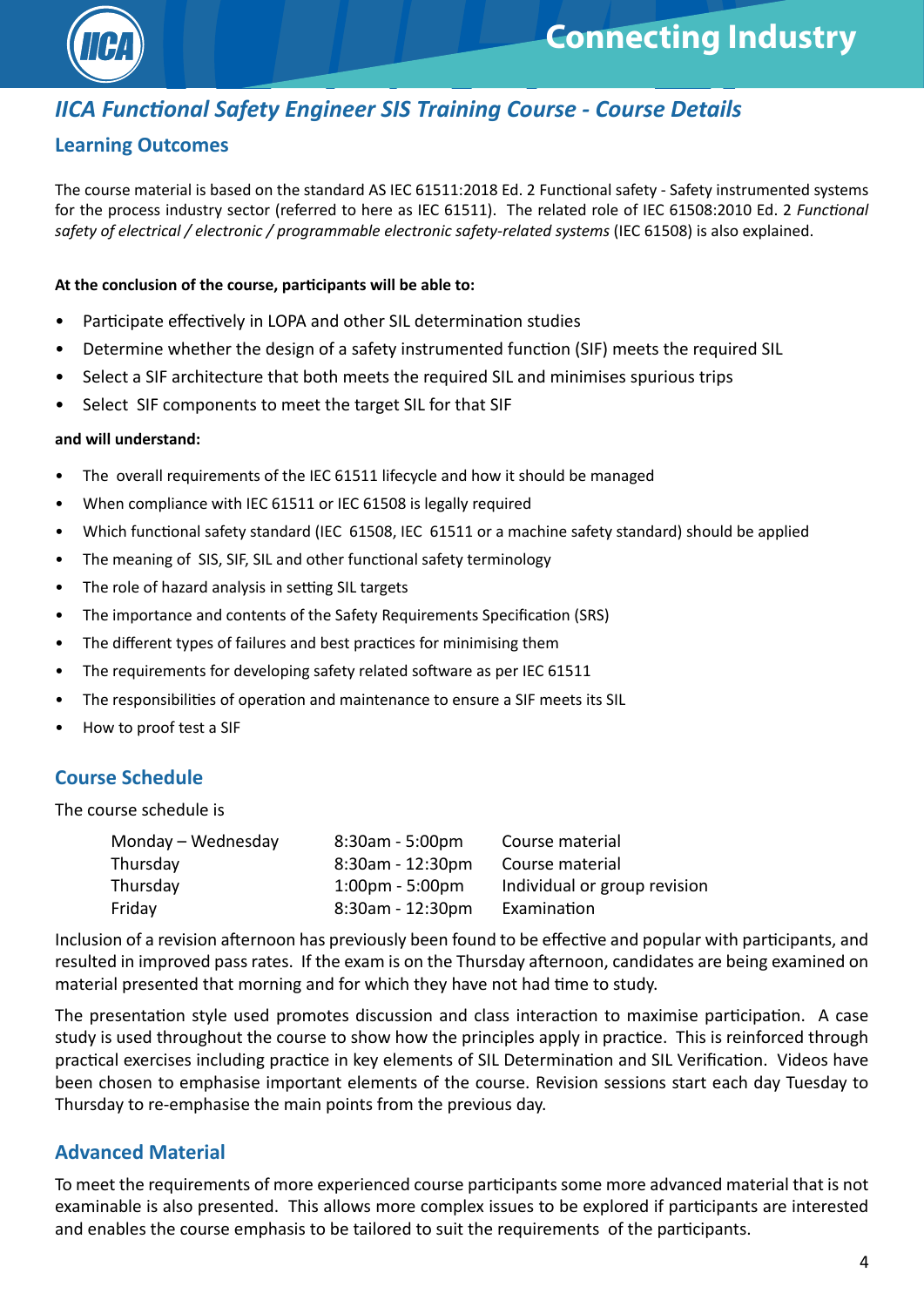

## **Connecting Industry**

## **IICA Functional Safety Engineer SIS Training Course - Course details**

## **Course Content**

#### **Day 1**

Functional Safety & Process Safety Standards and Legislative Requirements Introduction to IEC 61511 and IEC 61508 Hazard and Risk Assessment

#### **Day 2**

Day 1 Revision SIL Determination & LOPA Safety Requirements Specification and Documentation Background Theory - Faults and Failures Random Failure Measures Redundancy

#### **Day 3**

Day 2 Revision Design and Engineering Selecting SIF Components Selecting Logic Solvers SIF Design and SIL Verification Minimising Engineering Errors Application Software



#### **Day 4**

Day 3 Revision Operation & Maintenance - Proof Testing Controlling Modifications Other Requirements Functional Safety Management Revision and exam preparation

#### **Day 5**

#### **Examination**

The examination has been developed to test the major learning outcomes described above. Some more advanced material is not examinable and will be clearly identified. The exam is in two parts:

Part 1 - 40 multiple choice questions (pass mark 30/40) Part 2 - 20 short answer questions worth 2 marks each (pass mark 30/40)

The questions are designed to allow candidates to demonstrate a grasp of basic concepts and the ability to apply these concepts in real-life applications. The exam is "closed book", although some formulae and tables will be provided for reference, as the exam is not a test of the ability to memorise standards clauses.

Candidates passing both exam parts and meeting the experience and qualification requirements will be issued a FS Engineer (TÜV Rheinland) certificate by TÜV Rheinland.